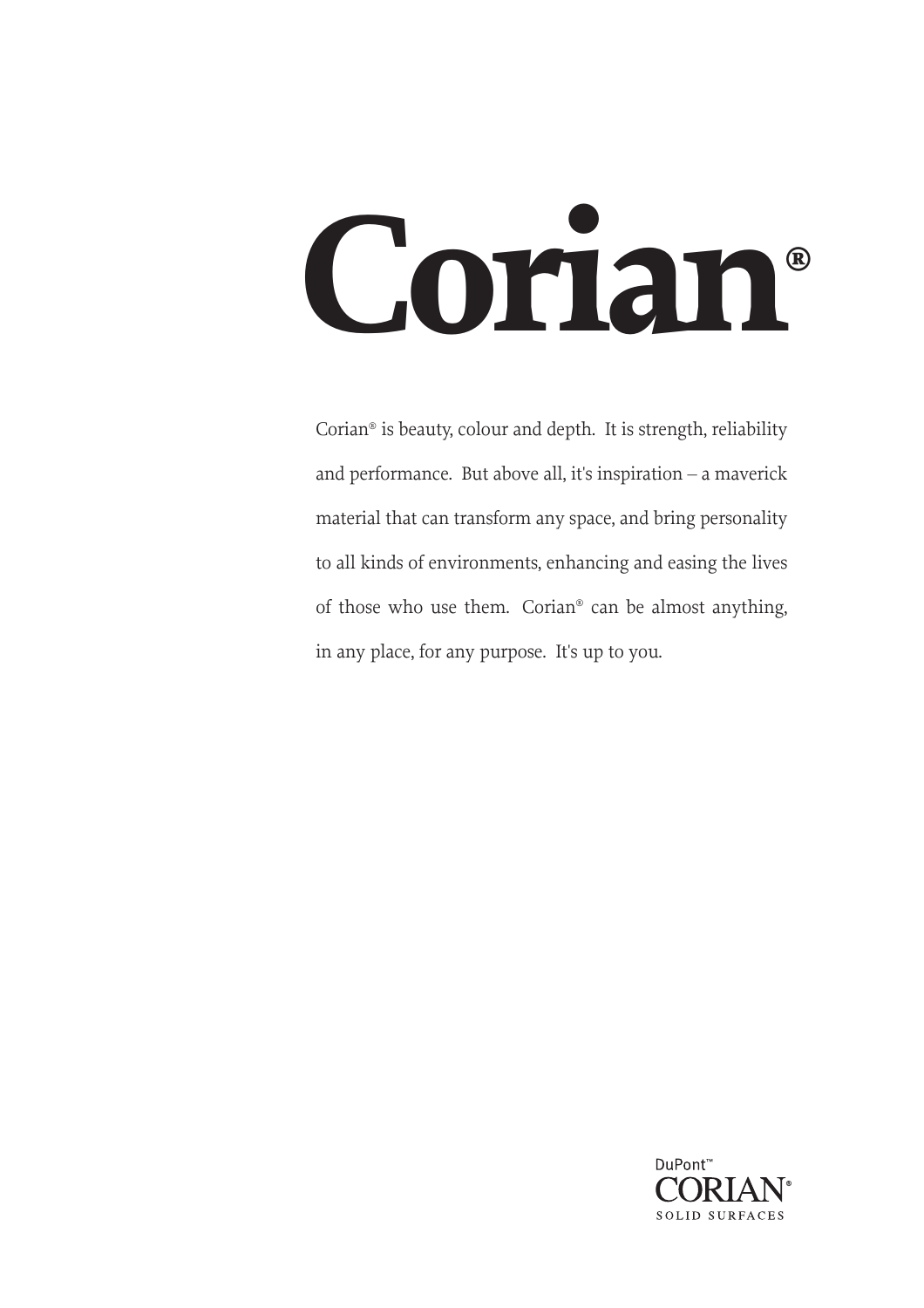

DuPont™ Corian® is an advanced blend of natural minerals and pure acrylic polymer. It is a material – part of man's constructed world. It is the result of reflection upon design. To make the most of Corian®, in a world of changing environments, languages and fashions, the job of designers and architects is to transform this material into a "work": an installation.

## **SHOPS**

Retail is like theatre. The stage must be set using light, material and colour, so that we can worship the stars: the products. This is why designers often turn to Corian®. Being easy to work, it can assume almost any form without losing its charisma. Being solid, it can be etched to showcase store logos. And being translucent, it can be back-lit to add drama. Its versatility makes it suitable for store fronts, signage and wall cladding, display cases, counters and checkouts, in almost any retail environment.

**APOC BOUTIQUE (ISSEY MIYAKE)**, PARIS, DESIGN RONAN AND ERWAN BOUROULLEC. DETAIL OF COUNTER AND SHELVING SYSTEM IN CORIAN® GLACIER WHITE.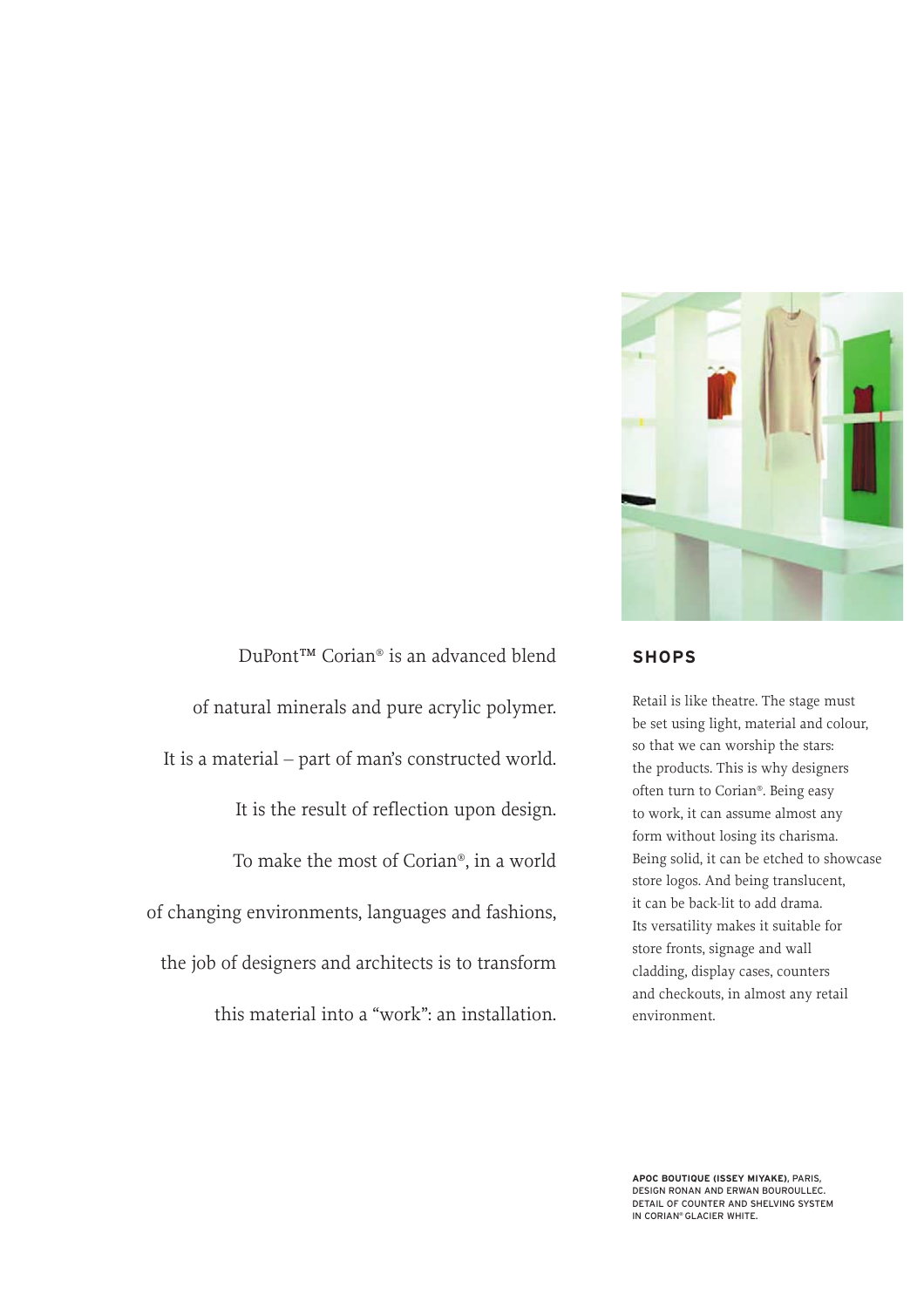

# **FOOD**

Wherever food is consumed, hygiene is not optional: it must be optimal. Corian® is a material with a solid reputation in this area. Non-porous, with no visible seams, it is easy to keep clean. It is able to withstand the daily knocks and spills common in food service environments and, with normal care, it looks like new for many years. Bringing inviting, colourful aesthetics to cafes, bars, restaurants and canteens, Corian® turns eating – that most primal of pleasures – into an even greater joy.



# **HOTEL**

Today, the movement of people for work or pleasure is a huge part of the planet's economy. When we travel, our heart yearns for a 'home away from home'; our head demands hi-tech perfection. Naturally welcoming in its range of colours and warm touch, Corian® is a trusted servant to the hotel industry. Whether used to create a bathroom vanity, guestroom tabletop or reception counter, Corian® performs, day after day. Its solidity, durability and lack of visible seams guarantee easy maintenance and a constantly clean.



# **MARINE**

In the long companionship of man and sea, navigators have sought to make their living quarters as comfortable as possible – with billowing waves, salt and sun providing the ultimate quality control verdict on their efforts. Corian® can be cut, shaped and joined to adapt precisely to the compact spaces found on boats. Waterproof, impermeable by nature, and resistant to extremes of weather, it is the surface material of choice on cruise ships, ferries, luxury yachts, naval vessels, houseboats, offshore platforms, sailboats and powerboats.

**"SUSHI SU"** SUSHI RESTAURANT, PADOVA, DESIGN OLIVIERO BALDINI. CONVEYOR BELT AND SERVING COUNTER IN CORIAN® GLACIER WHITE AND BLACK QUARTZ. **NORDIC LIGHT HOTEL**, STOCKHOLM, DESIGN ROLF LÖFVENBERG. RECEPTION DESK IN CORIAN® CAMEO WHITE.

**BALTIC YACHTS**, BOSUND, FINLAND, DESIGN R&J DESIGN. DETAIL VIEW OF THE PENTRY TOP, IN CORIAN® GLACIER WHITE.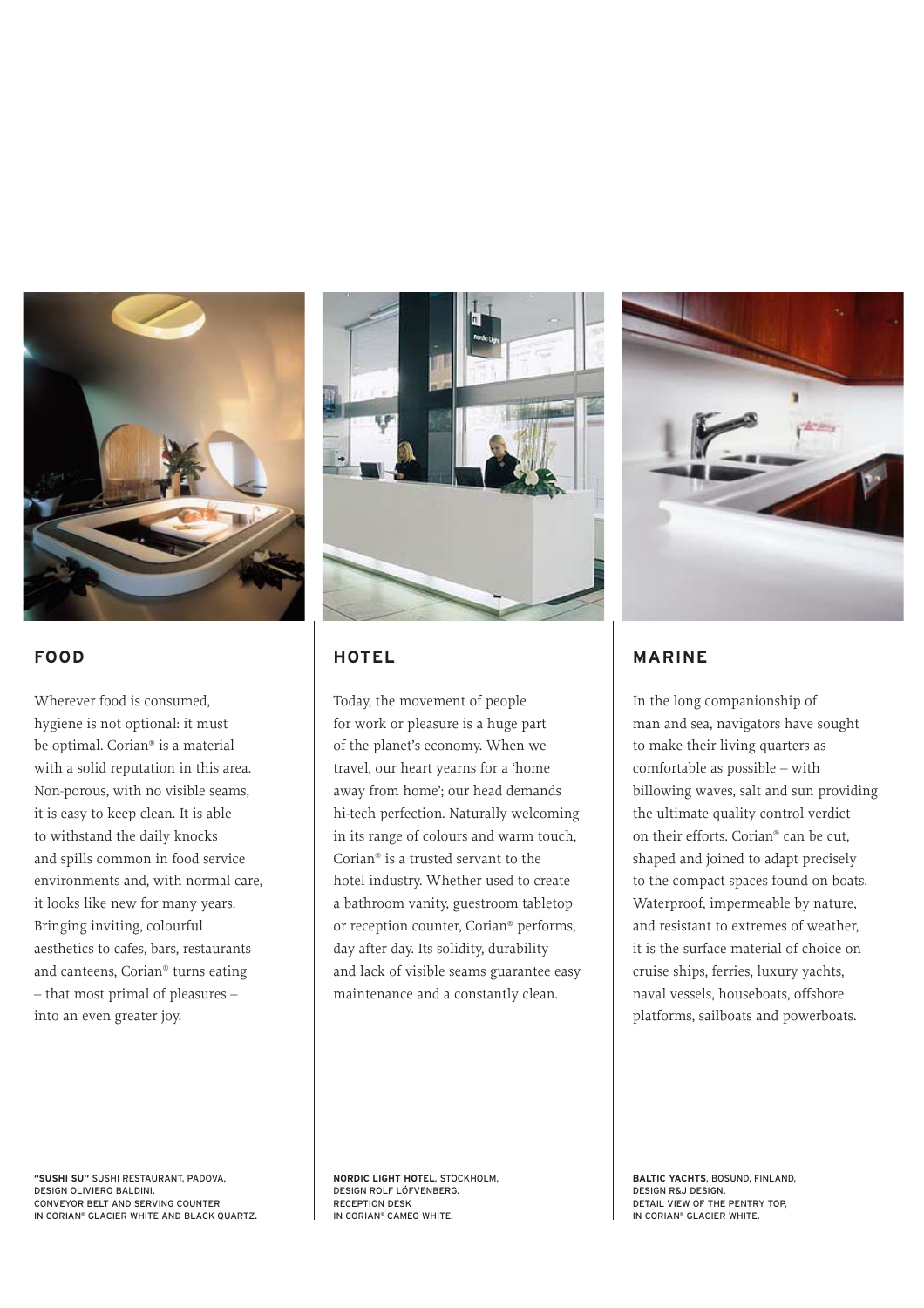

# **HEALTH**

We live in an era of unprecedented medical advances. Our health is our most precious asset, deserving of the utmost care. Corian® cares for healthcare environments – from operating theatres to reception areas, patients' bathrooms to laboratories. Exceptionally easy to clean and maintain, Corian® does not support the growth of mould, mildew or bacteria, reducing the risk of cross-infection. It can be formed into ergonomic designs, accommodating wheelchairs safely. And its range of colours and warmth of touch help create a comfortable environment, putting patients at their ease.



# **PUBLIC SPACES**

Museums, shopping centres, airport lounges, meeting points… public spaces help to determine the character of a metropolis: they should never be soulless. Corian® belongs and functions in all these spaces. Its durability means it can stand up to constant use and occasional abuse. Its flexibility of design and rich chromatic range allow designers to inject individuality, or to enhance a company's identity with a carved logo. Used to create seating, table tops, wall-cladding, signage and waste bins, Corian® makes us feel at home in these places of transit.



# **OFFICE**

The "surface" is an integral part of our working life. We rest telephones, papers and computers on it – and more importantly, hands, arms and thoughts. Most interaction is mediated by a surface, so it's best to have a friendly, solid, beautiful, coloured, durable one. Suitable for all kinds of surfaces – from desktops to meeting tables to coffee-making areas – Corian® gives a businesslike, modern appearance, while standing up well to office life. Impenetrable to ink and coffee stains, it is easy to clean and requires minimal maintenance.

**APOLLINE DENTAL PRACTICE**, CHINGFORD, UK, DESIGN ANDREW WAKEFIELD. VIEW OF THE SURGERY WORK SURFACES IN CORIAN® MEDITERRANEAN.

**SCIENCE MUSEUM**, LONDON, DESIGN CASSON MANN. VIEW OF THE FUTURE GALLERY, TABLES AND BENCHES IN CORIAN® GLACIER WHITE.

**HERMES OFFICES**, TOKYO, DESIGN RENA DUMAS. VIEW OF THE MEETING ROOM TABLE MADE ENTIRELY FROM CORIAN® CAMEO WHITE.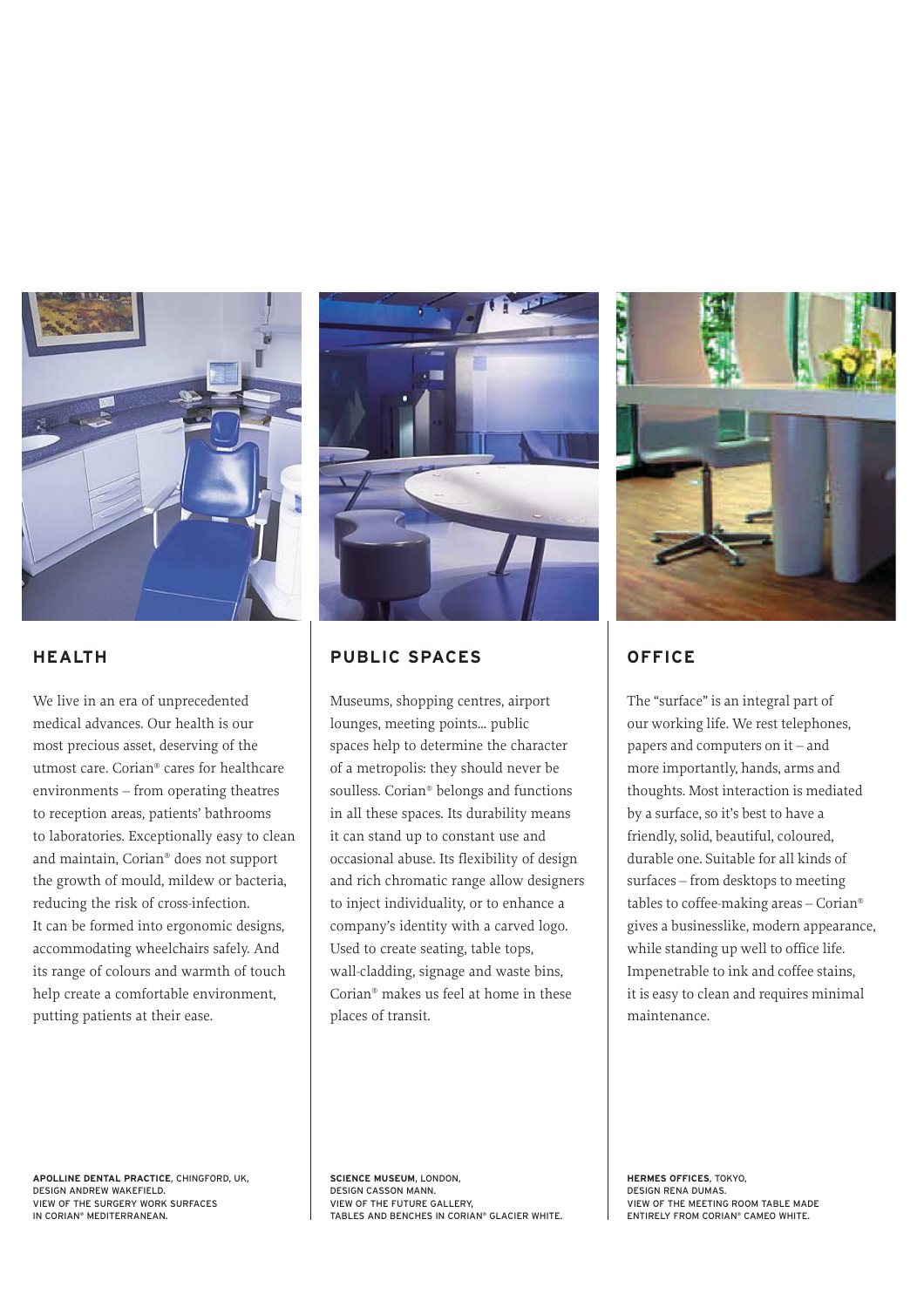

# **KITCHEN**

Our kitchen characterises us. No room speaks more eloquently of our rapport with our home, with ourselves and with others – from the minimalism that conceals everything in the purity of line, to the full-exposure solution where dishes, pots and pans remain on proud display on open shelves. With its personality, Corian® lends itself to almost any style of kitchen design. It permits the assembly of sinks, counters or wall panels without visible seams, creating a harmonious, hygienic solution.



# **BATHROOM**

No space has changed as rapidly or radically as the bathroom. Over the past 10 years it has been transformed from a rather gloomy, functional space to a glamorous manifesto of trends and lifestyles. Corian® has an integral role in the evolving bathroom. With its formability, expansive colour range and warm touch, it lends itself to freeform washbasins, monolithic bath designs, contemporary wetrooms and stylish shelving solutions. And its resistance to stains, scratches, mould and mildew makes it hygienic and easy to care for.



# **DESIGN**

In this age of information, designers are looking for 'clever' materials. Corian® is 'clever'. It allows interior and industrial designers to work with a material that is both precious and technological at the same time. Curves, sharp corners and organic forms can be created with a chromatic continuity that only Corian® allows. In pure white or vivid, solid hues, it is a designer's dream. Its translucency adds a further dimension. Futuristic furniture, illuminated sculptures, unusual material combinations… new trends are constantly emerging in the field of Corian® and design.

**PRIVATE HOUSE IN KORTRIJK**, BELGIUM, DESIGN SOFIE LEWYLLIE. VIEW OF THE KITCHEN COUNTERTOP IN CORIAN® CANYON, TABLE IN CORIAN® ABALONE.

**"BOSCO" BATHROOM**, DESIGN AMBIANCE BAINS. VIEW OF THE BATHROOM VANITIES, IN CORIAN® ANTARCTICA.

**"LA COUPE" BACCARAT**, DESIGN EMMANUEL BABLED. CRYSTAL BOWL, BASE IN CORIAN® HOT.